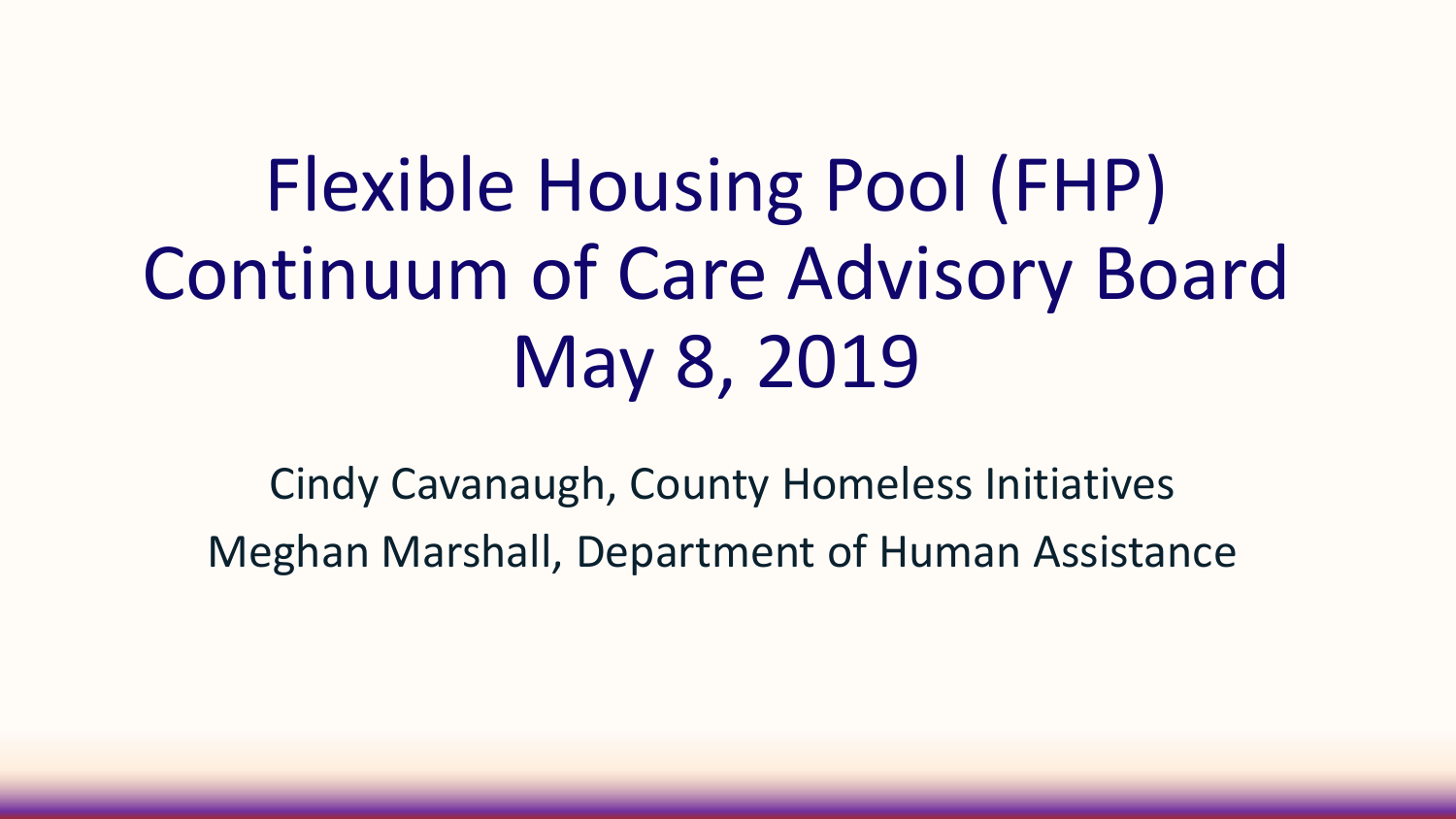#### Collaborative HEAP Investment Plan

• \$19.9M plan adopted by CoC Board, County and City of Sacramento

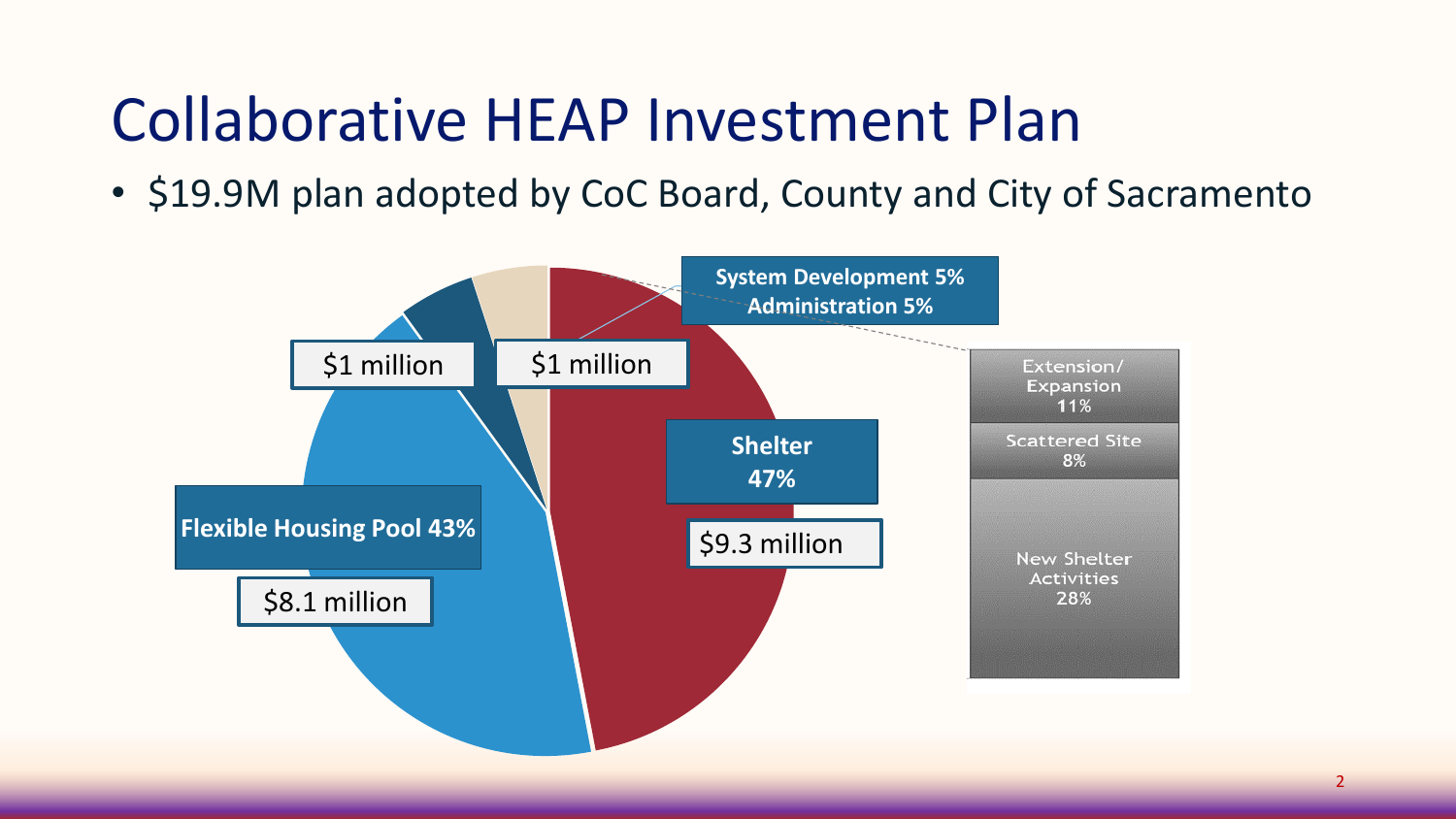### Flexible Housing Pool

- Administered by County Department of Human Assistance, Homeless Programs
- Builds on County Flexible Supportive Re-Housing Program (FSRP) launched in 2018, part of County Homeless Initiatives
	- Permanent supportive housing for highly targeted population
	- Flexible services and collaborative contracting aimed at client success

| <b>Intensive Case</b><br>Management        | • Whatever it takes<br>• Ongoing engagement and services                                                 |  |
|--------------------------------------------|----------------------------------------------------------------------------------------------------------|--|
| <b>Property Related</b><br>Tenant Services | • Ongoing Financial assistance<br>• Leverages Housing Choice Vouchers<br>• Tenancy and Landlord Supports |  |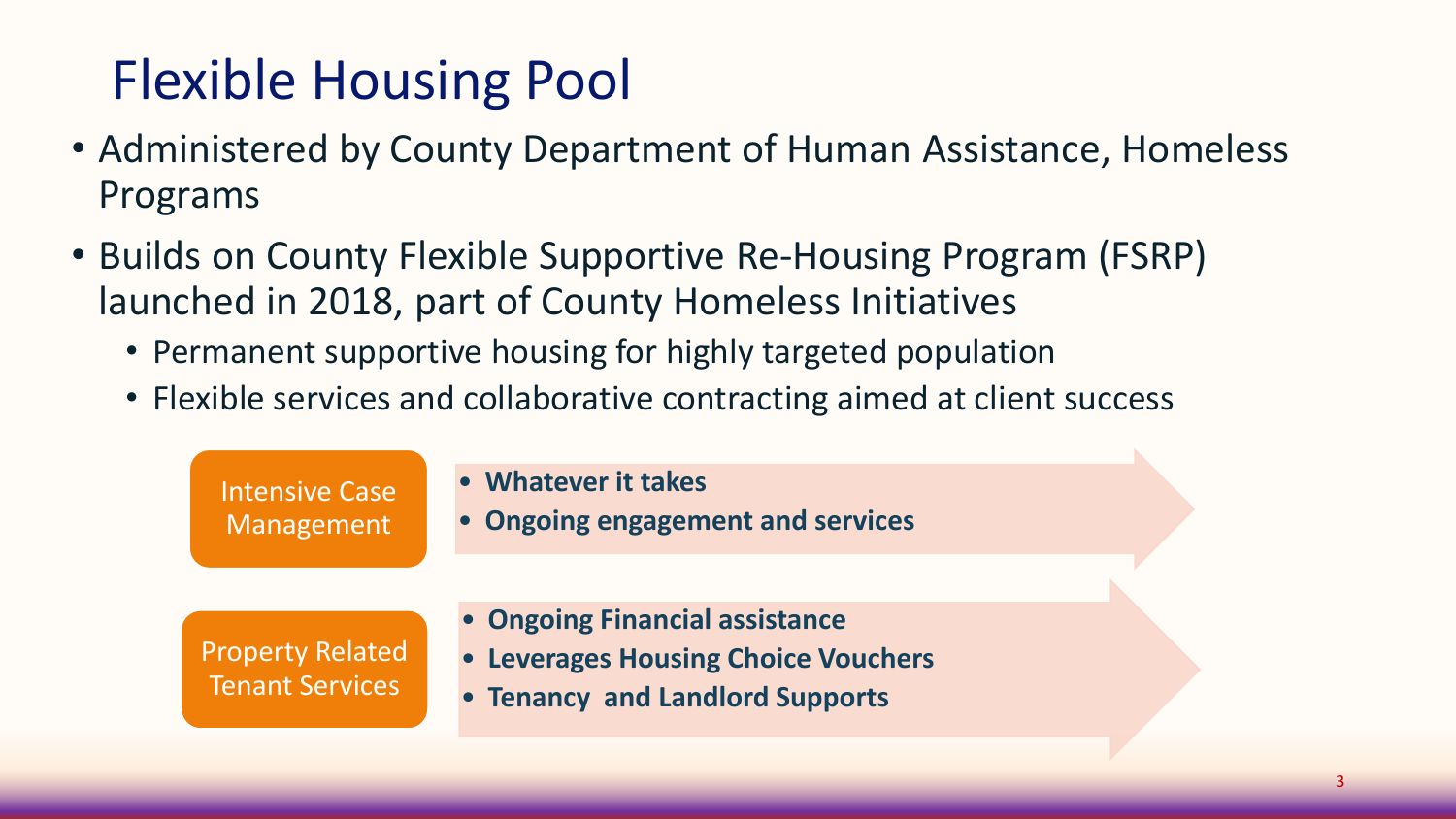### FHP Goals

End homelessness for up to 635 households through stable, permanent housing

Build a **scalable and flexible** re-housing program through flexible housing pool

**Connect** system partners to FHP re-housing services to create flow in continuum

- Vulnerable seniors and dependent adults active with County APS
- Persistently homeless eligible for jail diversion
- Persons living in emergency shelters
- Persons engaged in street outreach navigation services

**Build connections** between homelessness system and criminal justice system

- New jail diversion pilot program
- Expungement Services

Increase **re-housing capacity**: Standardize and improve re-housing and supportive services, training academy, system partnering to reduce client barriers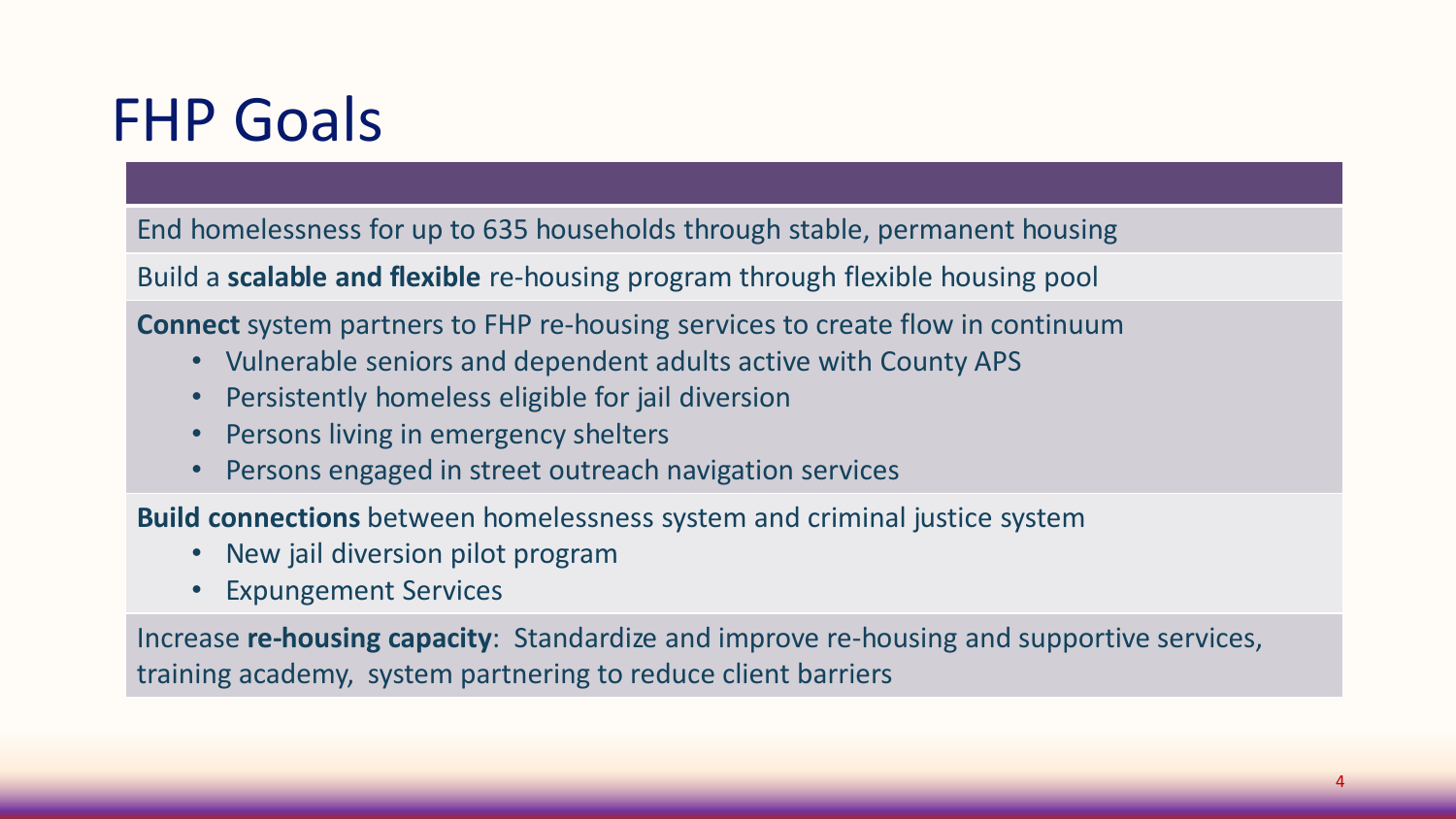#### FSRP Frequent Users Study

**Average annual cost to Sacramento County public systems across high-cost, PSH-fit 250 individuals (2015-16)**



[https://socialfinance.org/content/uploads/Sacramento-Homelessness-PFS-Feasibility-Study\\_Full.pdf](https://socialfinance.org/content/uploads/Sacramento-Homelessness-PFS-Feasibility-Study_Full.pdf)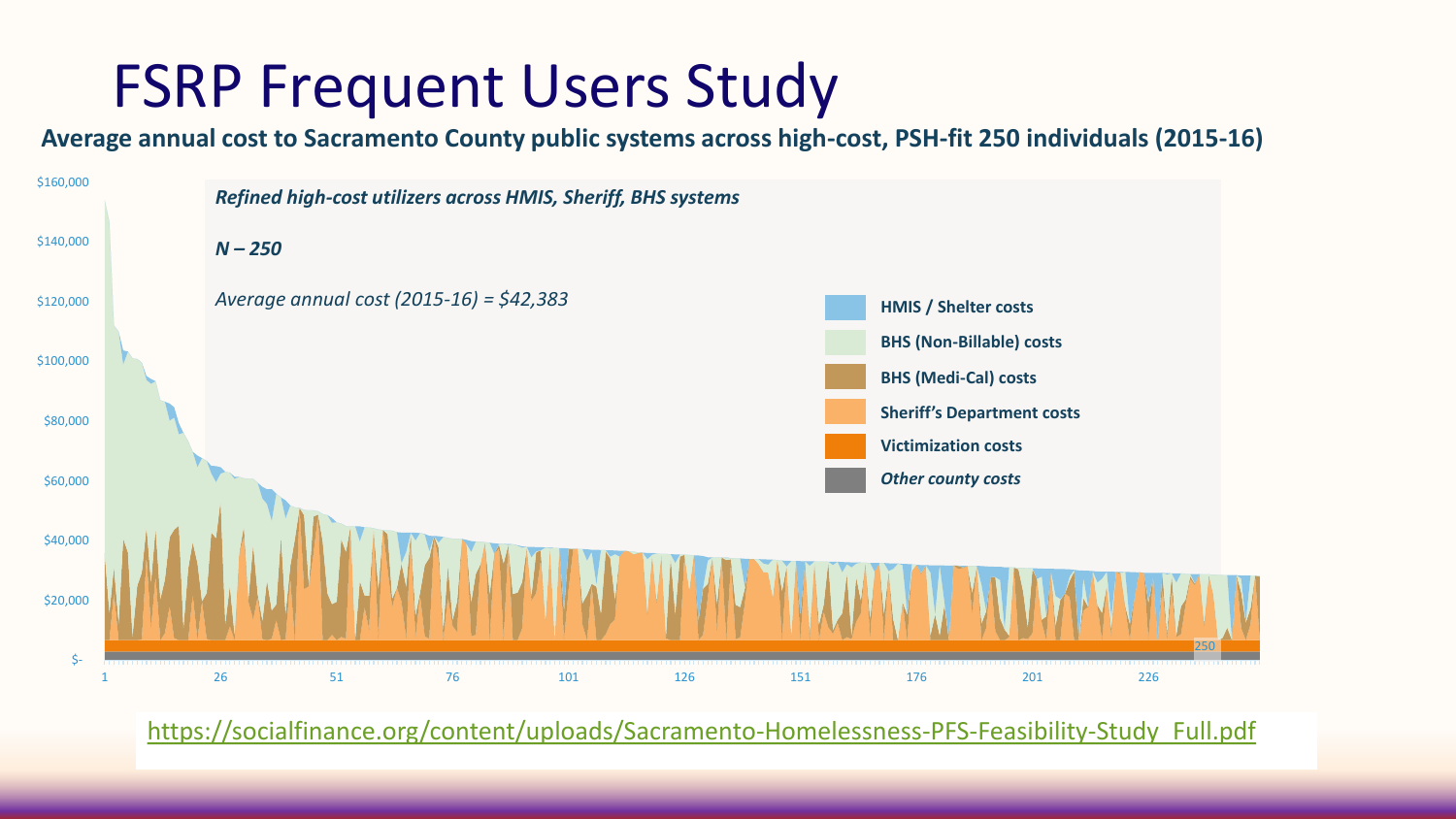### FSRP Results

- March 2019 public monthly report
	- 213 have been enrolled including top user of the 250 list
		- Consumer Self-Help, Wellspace Health, Hope Cooperative
	- 212 enrolled in Property Related Services
		- Sacramento Self-Help Housing and Volunteers of America
	- 209 persons have been housed since implementation
- Monthly reports and December 2018 end-of-year Board report <http://www.saccounty.net/Homelessness/Pages/default.aspx>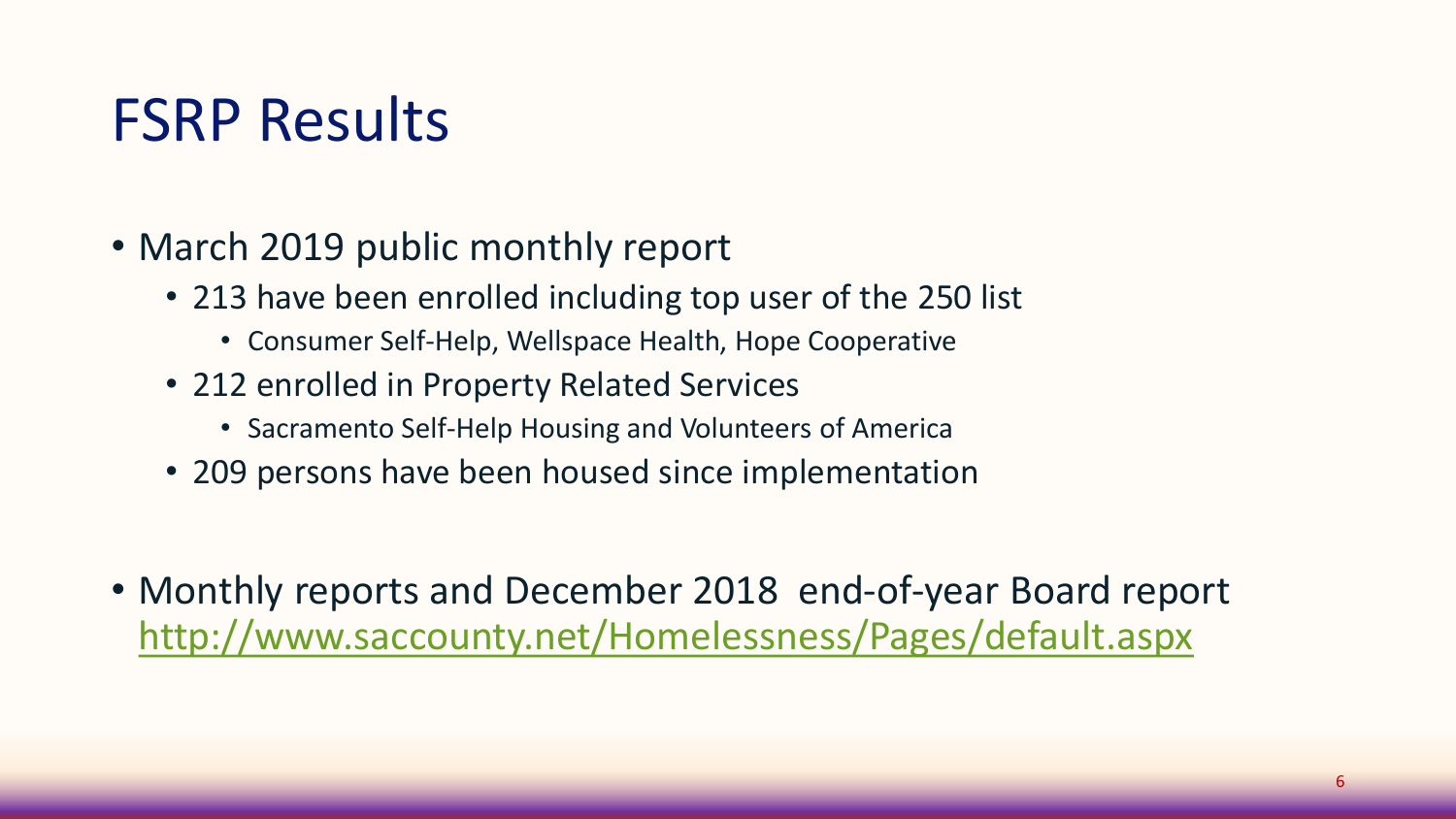## FHP Background

| <b>Flexible Supportive Re-Housing Program (FSRP)</b>                                                                                           | <b>Flexible Housing Pool (FHP)</b>                                                                                                 |
|------------------------------------------------------------------------------------------------------------------------------------------------|------------------------------------------------------------------------------------------------------------------------------------|
| <b>Intensive Case Management Services (ICMS)</b><br>$\bullet$<br><b>Property Related and Tenant Services (PRTS)</b><br>$\bullet$               | Same                                                                                                                               |
| Flexible approach to contracting, with ongoing ability<br>to add/remove providers                                                              | Same                                                                                                                               |
| Collaborative implementation at client level: County,<br>providers, participants                                                               | Same                                                                                                                               |
| <b>Ongoing Services</b>                                                                                                                        | Limited-term services using Critical Time Intervention                                                                             |
| Participants identified through frequent user data                                                                                             | Participants identified through referrals from<br>identified partner organizations                                                 |
| 250 households in permanent supportive housing                                                                                                 | Up to 600 households in permanent housing                                                                                          |
| System collaboration: Behavioral Health, Criminal<br>Justice, Child Protective Services (CPS), Code<br><b>Enforcement, Disability Advocacy</b> | New system collaboration: Shelter and navigation<br>programs, Public Defender, Adult Protective Services<br>(APS), CoC/SSF, Cities |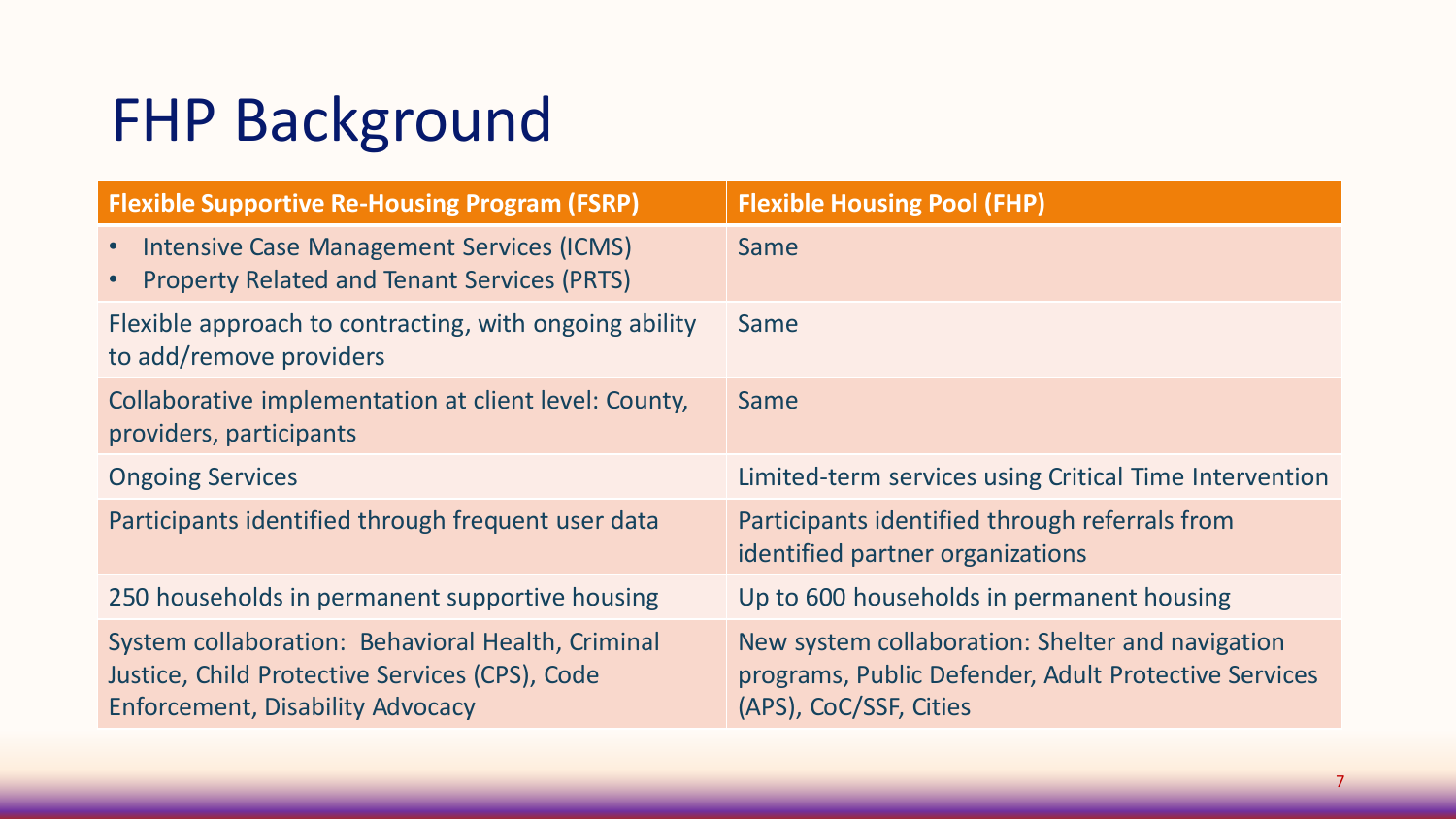### FHP Timeline

| <b>Activity</b>                                                                                  | <b>Estimated Timeframe</b> |
|--------------------------------------------------------------------------------------------------|----------------------------|
| Launch program services                                                                          | <b>May 2019</b>            |
| Phased referral and enrollment                                                                   | June – October 2019        |
| Rehousing services through individualized services<br>and financial support in permanent housing | June 2019 – June<br>2021   |
| <b>FHP Partner Learning</b>                                                                      | Continuous                 |
| Services end                                                                                     | <b>June 2021</b>           |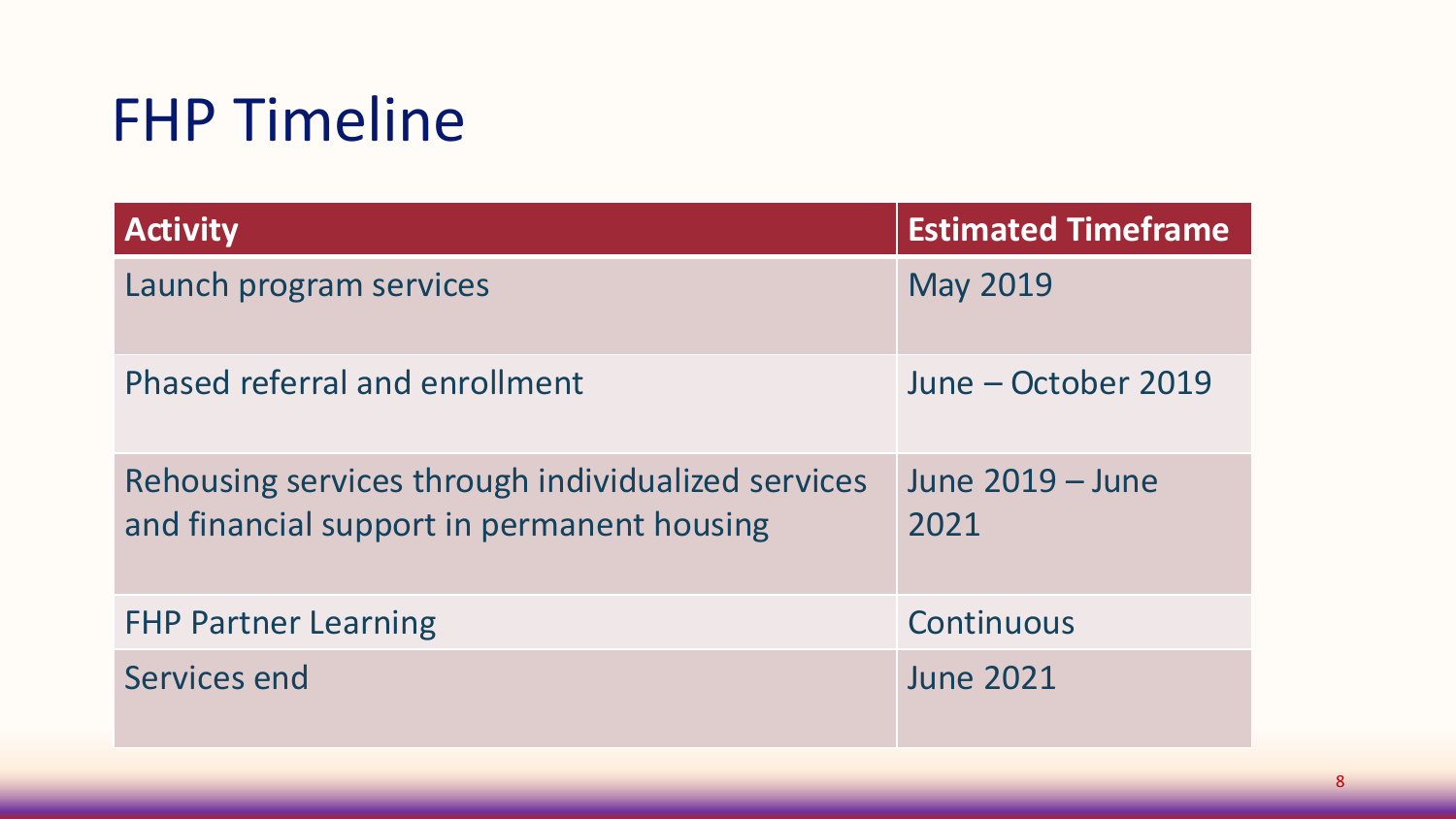# FHP Stakeholder Engagement

| <b>Activity</b>                                                                                                                                                                                                    | <b>Estimated Timeframe</b>                                                                              |
|--------------------------------------------------------------------------------------------------------------------------------------------------------------------------------------------------------------------|---------------------------------------------------------------------------------------------------------|
| <b>Program Development Engagement</b><br><b>FSRP Partner Session</b><br><b>HEAP Administration Team</b><br>$\bullet$<br><b>Jurisdictions</b><br><b>Referral Entities</b><br><b>CoC Advisory Board</b><br>$\bullet$ | February 2019<br><b>March 2019</b><br><b>April 2019</b><br><b>April and May 2019</b><br><b>May 2019</b> |
| <b>Mid-term learning sessions</b><br>FHP partners (referral orgs, providers, cities)<br><b>HEAP Administration Team</b><br>CoC and community stakeholders<br>$\bullet$<br><b>FHP Participants</b><br>$\bullet$     | <b>TBD</b>                                                                                              |
| Reporting                                                                                                                                                                                                          | Quarterly/TBD                                                                                           |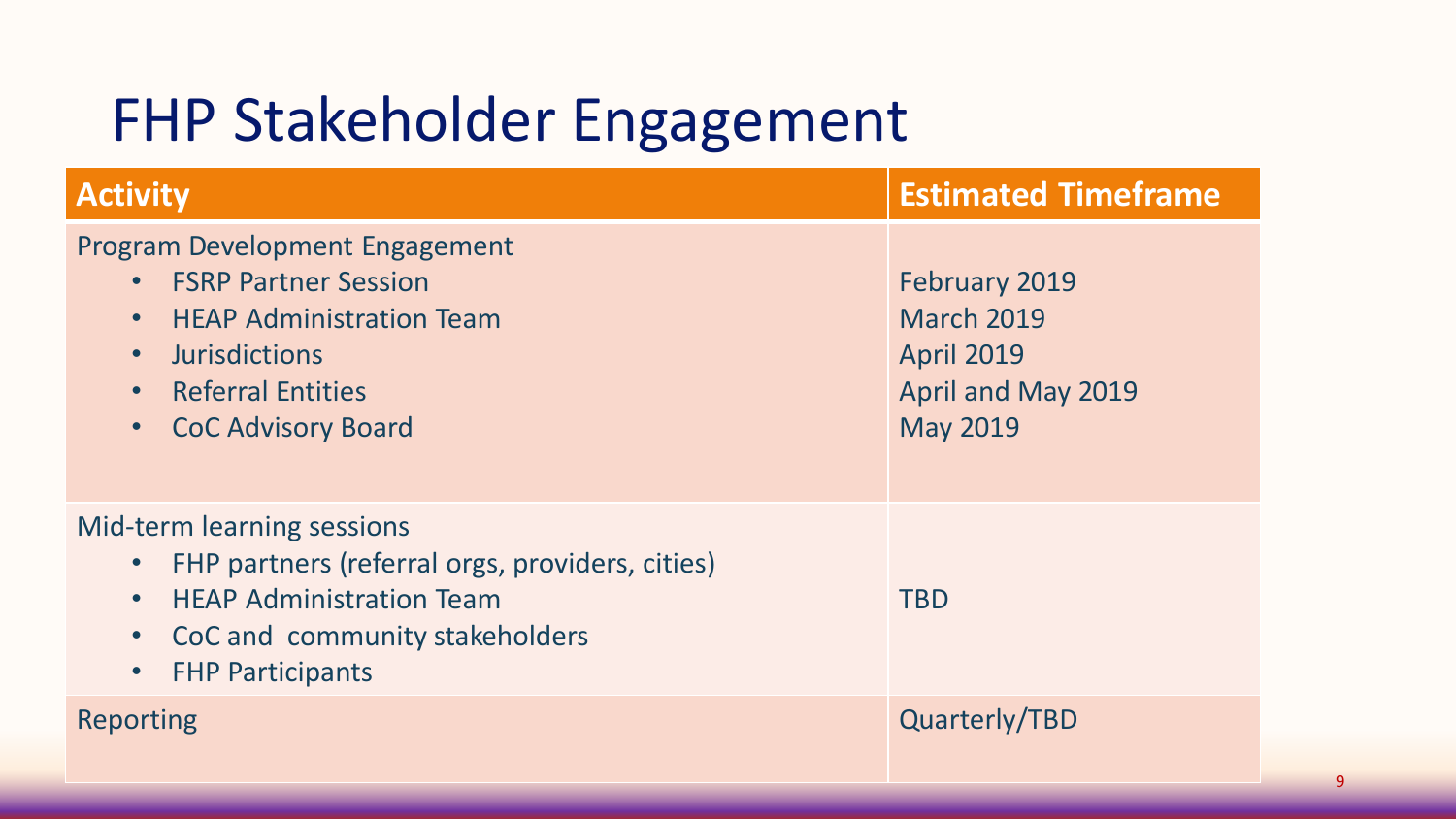# FHP Services – Property Related Tenant **Services**

- Secure housing in a variety of settings: apartment rented by participant, master leased, shared, affordable, private, public
- Support client choice in housing
- Help secure Housing Choice Voucher, as appropriate
- Administer flexible rental subsidies, and other financial assistance (deposits)
- Work with owner and tenant to maintain tenancy
- Identify when higher level of care needed (e.g., Permanent Supportive Housing) and help to transition. Clients will maintain eligibility to CoC resources.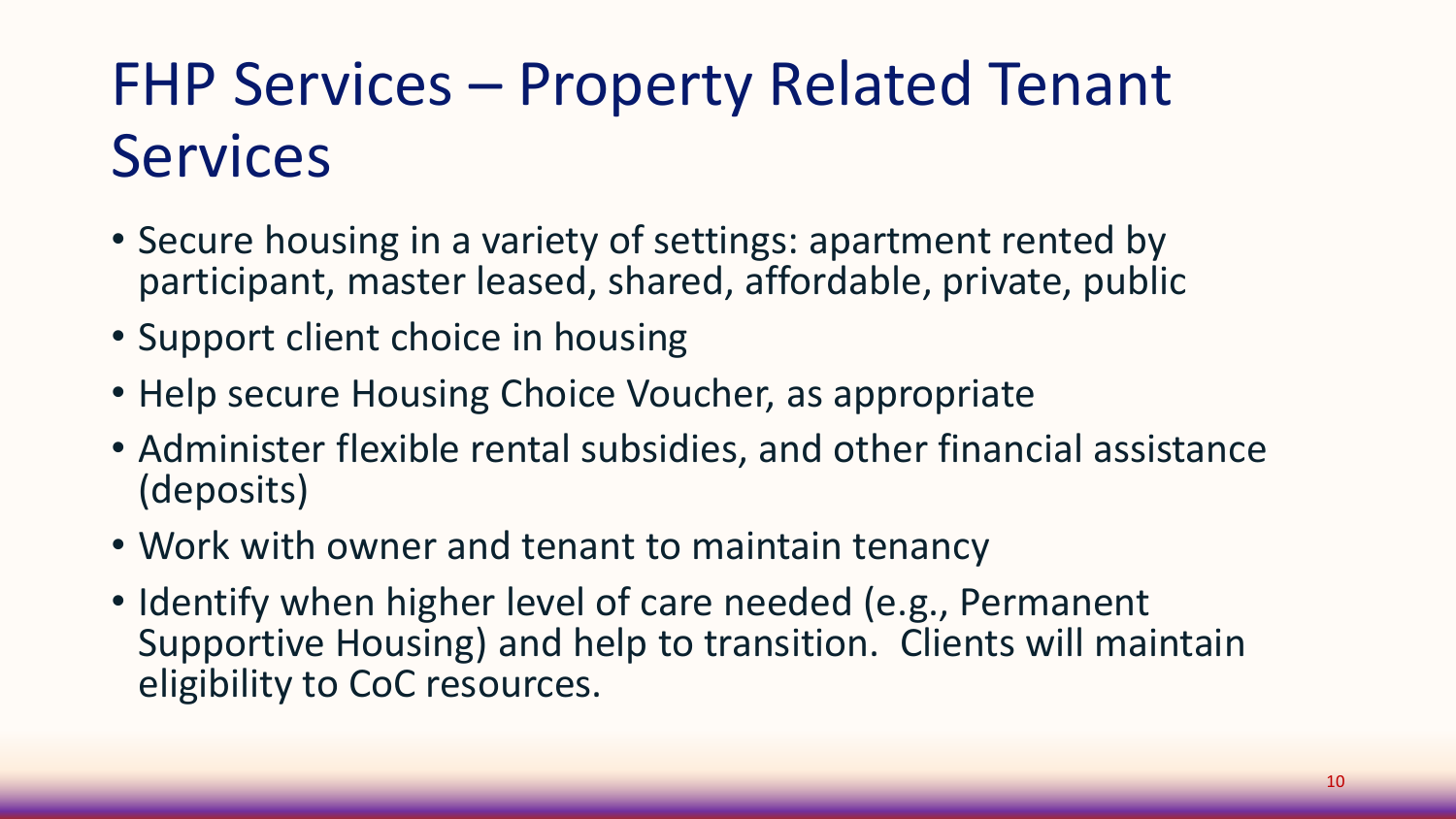# FHP Services – Intensive Case Management **Services**

- Engage client and build relationship
- Support transition to housing
- Provide flexible and individualized case management services focused on housing stabilization when financial assistance ends
- Connect participants to

| <b>Health and Behavioral Health Services</b> | <b>Employment Services</b>  |
|----------------------------------------------|-----------------------------|
| <b>Alcohol and Drug Treatment Services</b>   | <b>Expungement Services</b> |
| <b>Entitlement Benefits</b>                  | <b>Community Activities</b> |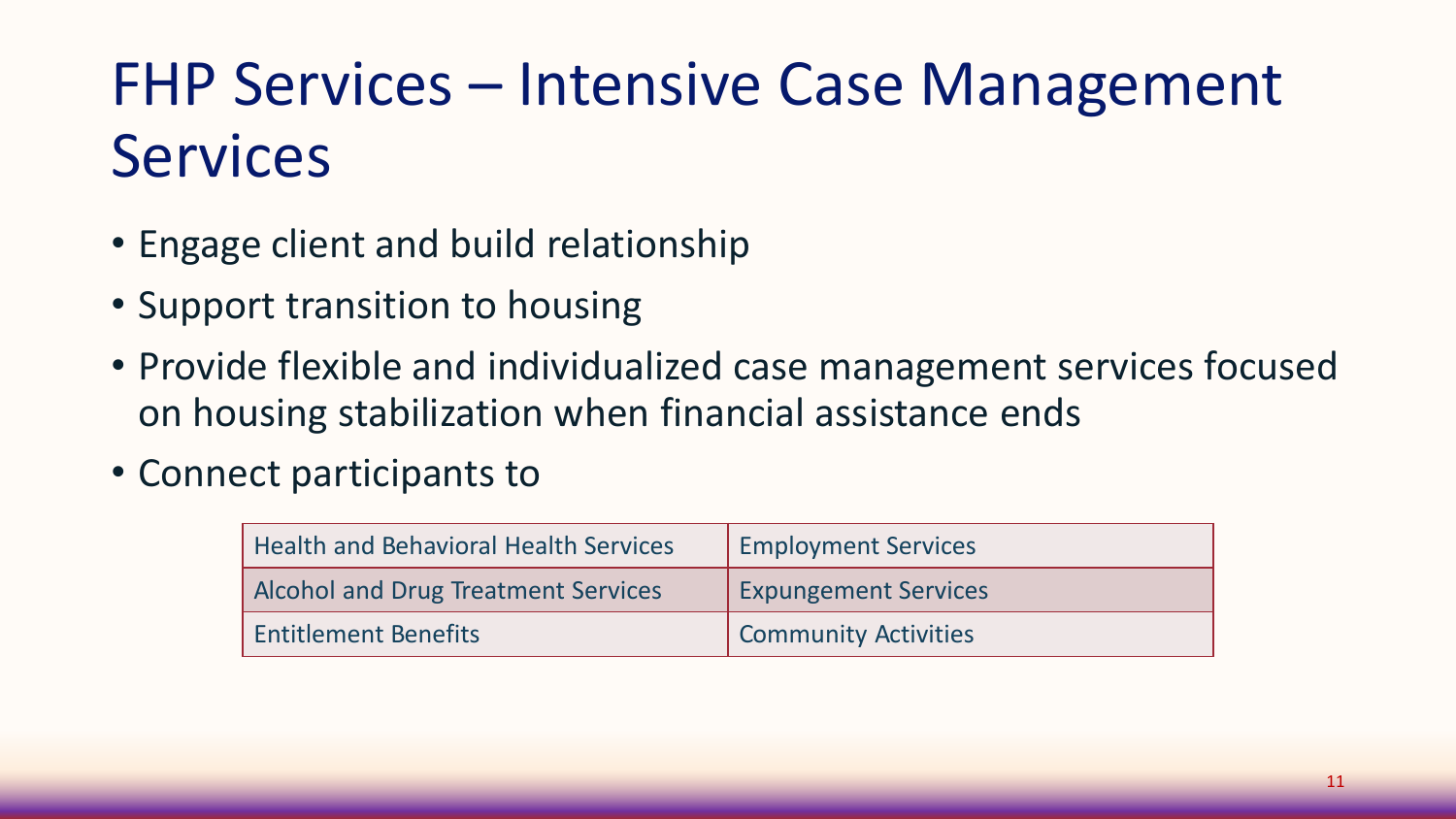#### Program Standards

| <b>Case Management</b>                                                                                                                                                                                                                                               | <b>Re-Housing</b>                                                                                                              |
|----------------------------------------------------------------------------------------------------------------------------------------------------------------------------------------------------------------------------------------------------------------------|--------------------------------------------------------------------------------------------------------------------------------|
| At program launch, FHP will use existing CM<br>protocols<br>• Contract language<br>• Weekly Client Case Conferencing<br>• Mandatory Training Program<br>• Critical Time Intervention approach<br>• RRH Standards will be largely based<br>on Community RRH Standards | Re-Housing Standards will be largely based on<br><b>Community RRH Standards, with assistance</b><br>extending up to June 2012. |

Seeking consultant services to develop/refine community wide case management and re-housing standards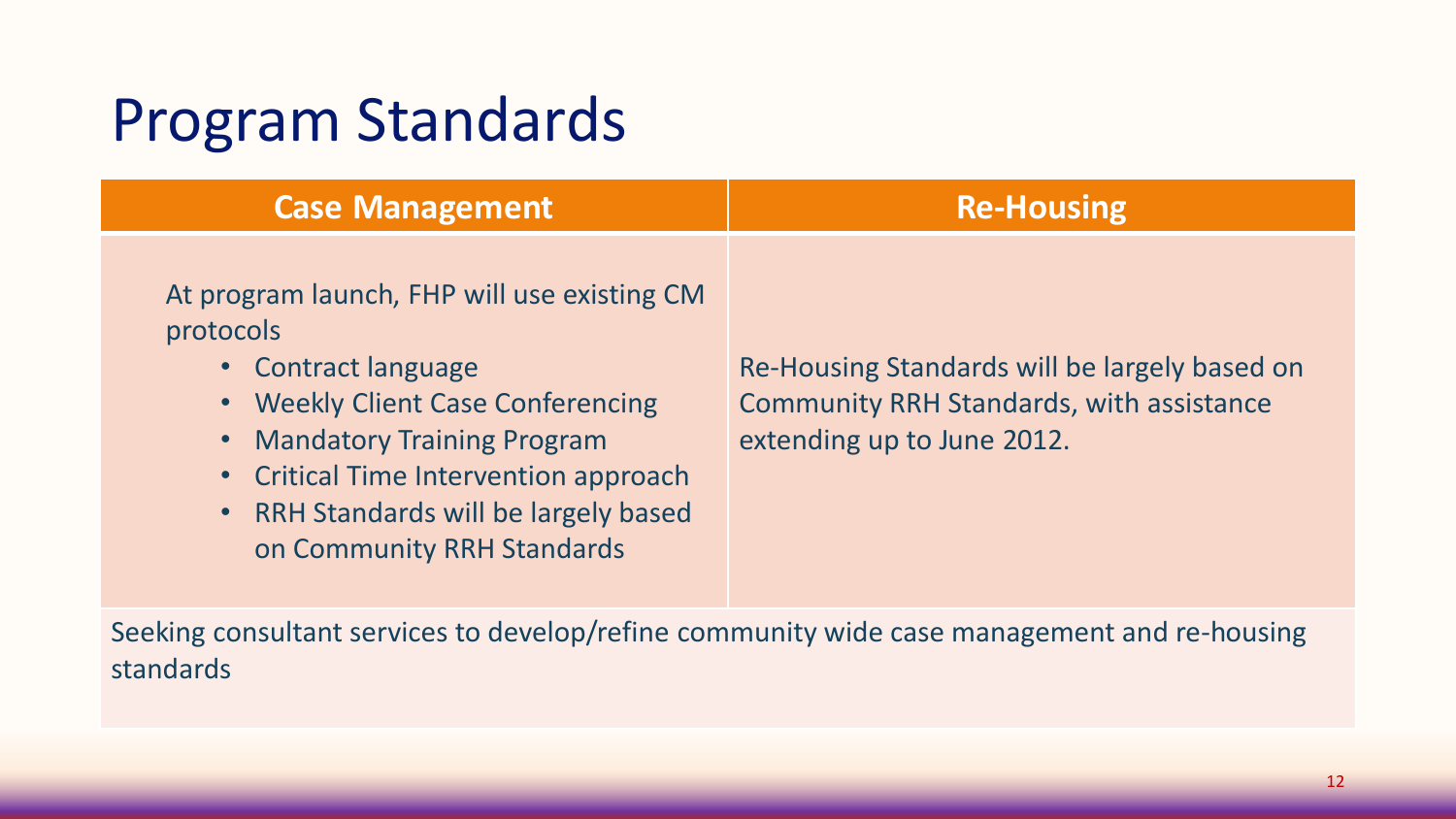## FHP Referrals

| <b>Referral Source</b>            | <b>Total Referrals</b> |
|-----------------------------------|------------------------|
| <b>Street Outreach/Navigation</b> | 175                    |
| <b>Shelters</b>                   | 300                    |
| <b>Adult Protective Services</b>  | 80                     |
| <b>Jail Diversion Pilot</b>       | 80                     |
| <b>Total</b>                      | 635                    |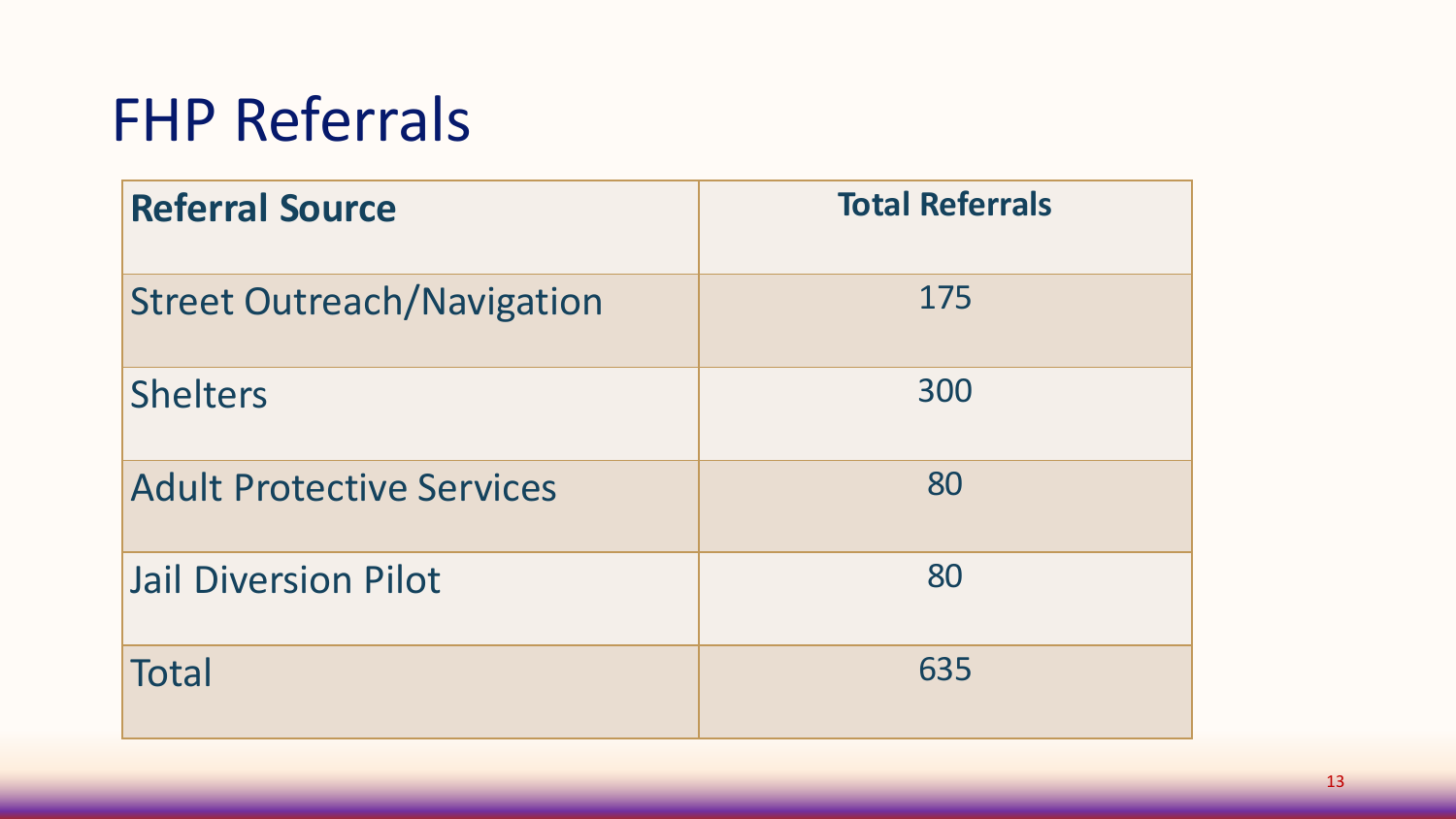## FHP Access: Referral Organizations

| <b>Referring Organization</b>              | <b>Detail</b>                                                                                                                                                      | <b>Number</b> | <b>Geography</b>      |
|--------------------------------------------|--------------------------------------------------------------------------------------------------------------------------------------------------------------------|---------------|-----------------------|
| <b>Adult Protective</b><br><b>Services</b> | Seniors (over age 65)<br>Dependent adults (18 to 64 years, with physical or<br>mental limitation)                                                                  | 80            | Countywide            |
| <b>Jail Diversion Pilot</b>                | Low level misdemeanants approved by Courts for<br>diversion, overseen by County Public Defender                                                                    | 80            | Countywide            |
| <b>Participating Shelters</b>              | Meet low barrier and other community<br>standards<br>Countywide access<br>Willing to participate in bed reservation &<br>coordinated entry<br>In HMIS<br>$\bullet$ | 300           | Countywide            |
| <b>Street Outreach</b><br>Programs         | Total: 32 navigators                                                                                                                                               | 175           |                       |
|                                            | <b>Youth: 2 Street Outreach Navigators</b>                                                                                                                         | 10            | Countywide            |
|                                            | 4 Street Outreach Navigators                                                                                                                                       | 20            | Countywide            |
|                                            | <b>Geographic: 25 Street Outreach Navigators</b>                                                                                                                   | 145           | <b>Jurisdictional</b> |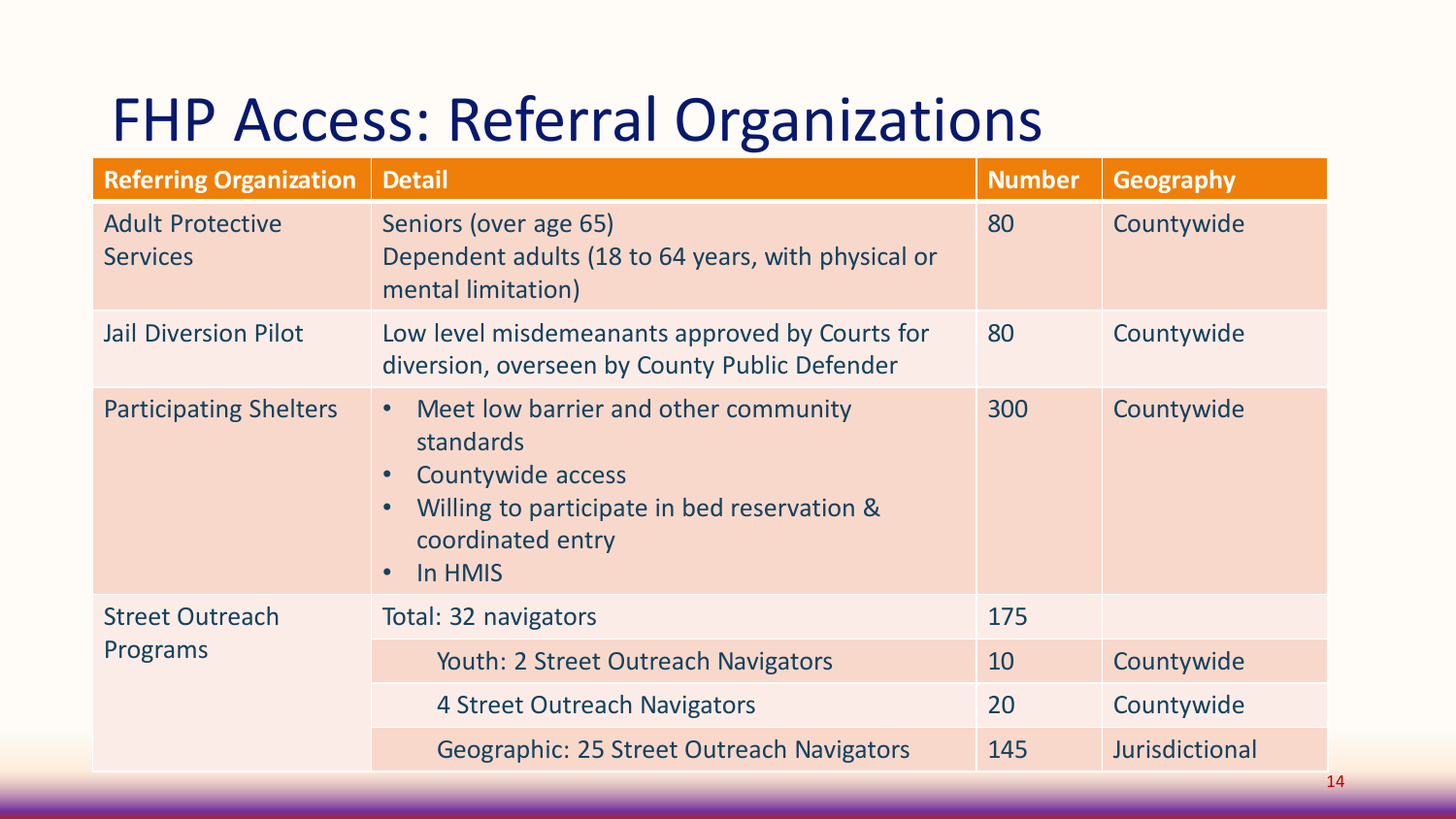# FHP Access Street Outreach Preliminary Detail

| Program                               | <b>Staffing</b> | <b>Referral</b>  |
|---------------------------------------|-----------------|------------------|
|                                       | <b>Capacity</b> | <b>Allotment</b> |
| <b>Elk Grove</b>                      |                 | 10               |
| Rancho Cordova                        | $\mathbf 1$     | 10               |
| <b>Citrus Heights</b>                 |                 | 10               |
| SSF (includes City of Sacramento,     | 9               | 45               |
| unincorporated county and countywide) |                 |                  |
| <b>Unincorporated County</b>          | $\overline{4}$  | 20               |
| DHA Outreach (countywide)             | 3               | 15               |
| Pathways                              | 8               | 40               |
| <b>North A Day Services</b>           | $\overline{3}$  | 15               |
| Wind Youth (countywide)               | $\overline{2}$  | 10               |
| <b>Total</b>                          | 32              | 175              |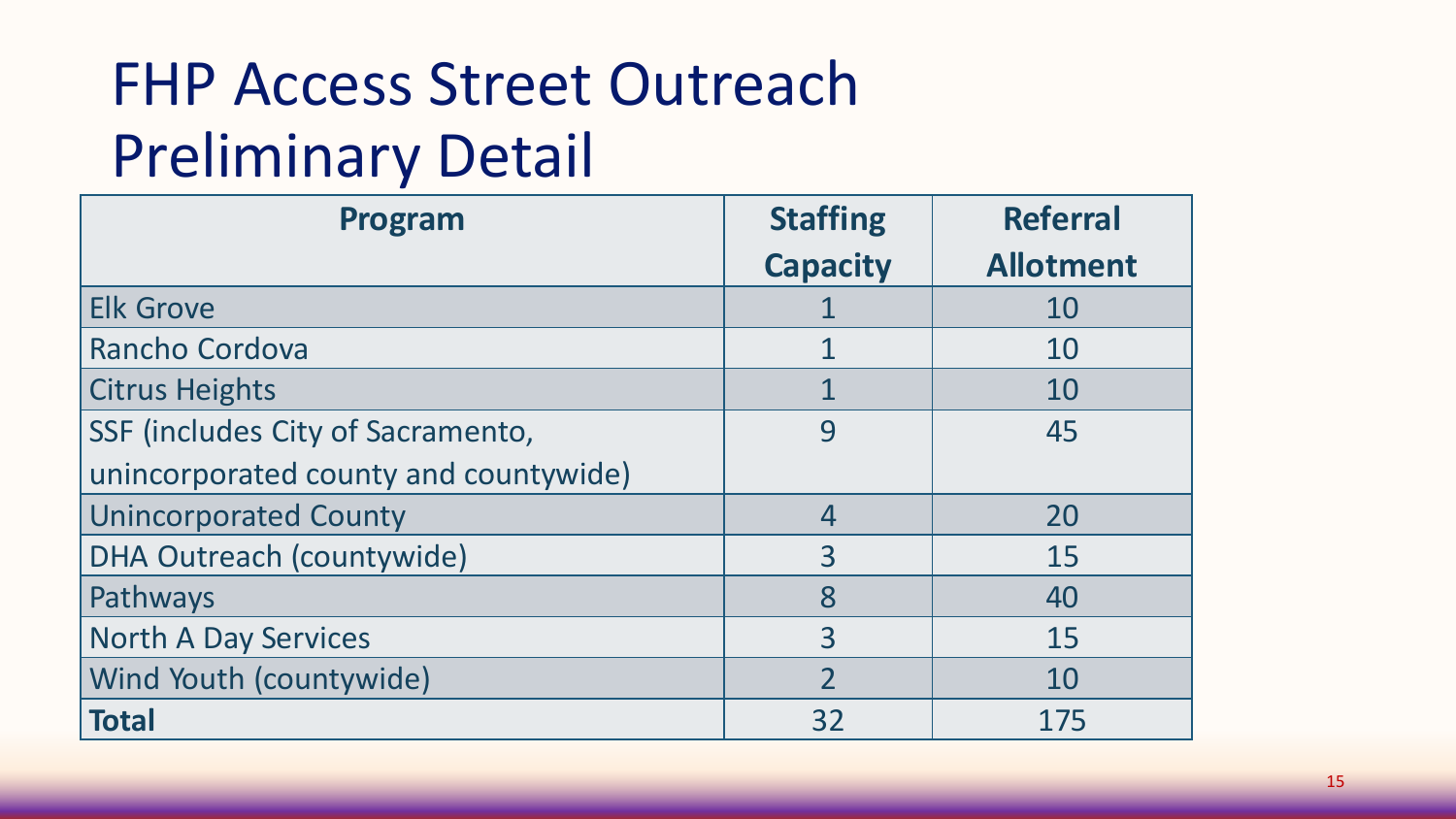# FHP Access Shelter Preliminary Detail

| <b>Shelter</b>                                       | <b>Bed Capacity</b> | <b>Referral</b>  |
|------------------------------------------------------|---------------------|------------------|
|                                                      |                     | <b>Allotment</b> |
| <b>County Family Emergency Shelters</b>              | 40                  | 20               |
| <b>County Full Service Re-Housing Shelter (FSRS)</b> | 75                  | 40               |
| <b>HEAP Expansion of FSRS</b>                        | 40                  | 40               |
| <b>City Triage Shelter</b>                           | 70                  | $0*$             |
| The Salvation Army Center of Hope                    | 24                  | 24               |
| North A Street Shelter                               | 80                  | 80               |
| North 5 <sup>th</sup> Street Shelter                 | 80                  | 80               |
| <b>Wind TAY Shelters</b>                             | 26                  | 26               |
| <b>Total</b>                                         | 375                 | 300              |
| * Closing during FHP launch                          |                     |                  |